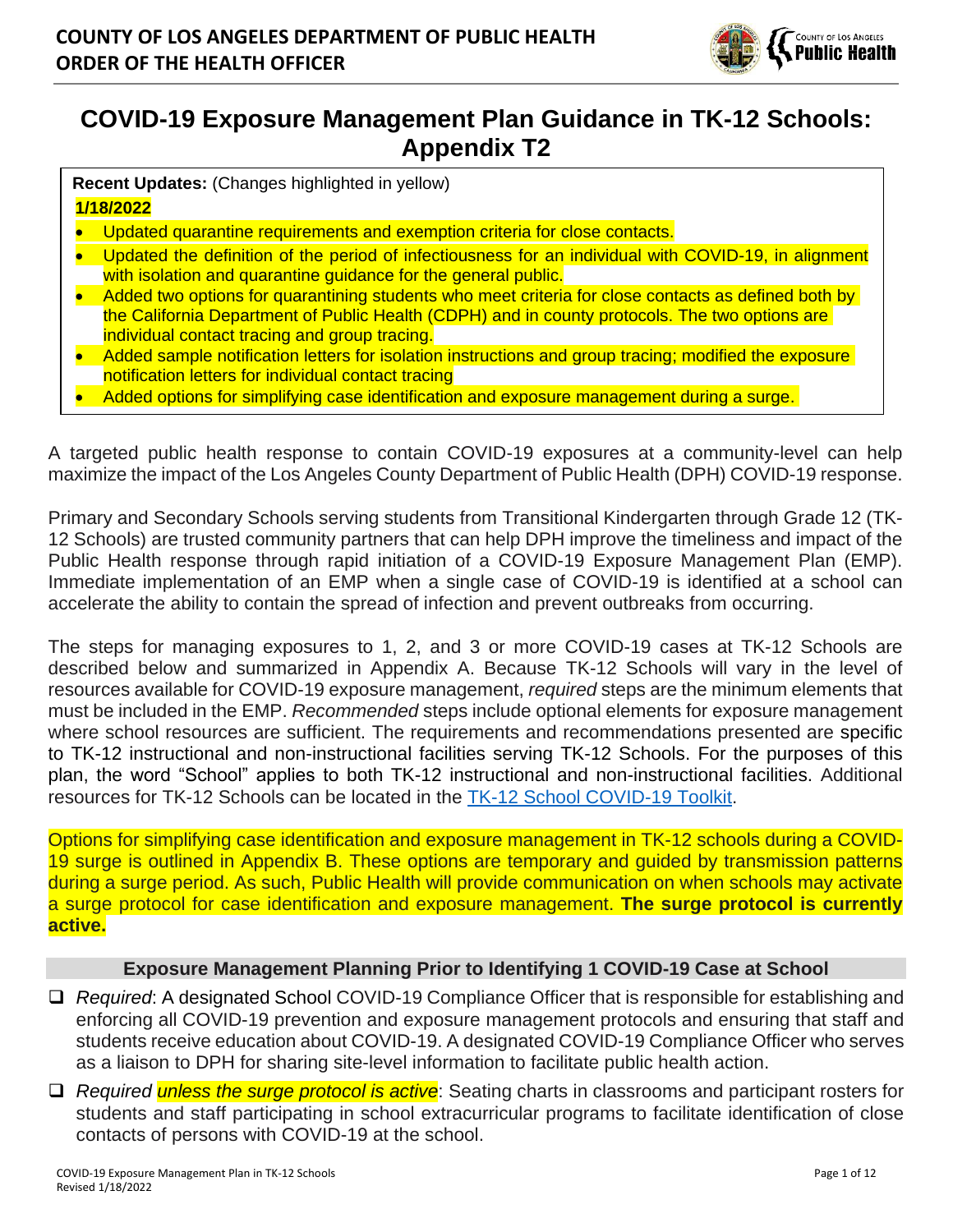## **COUNTY OF LOS ANGELES DEPARTMENT OF PUBLIC HEALTH ORDER OF THE HEALTH OFFICER**



- ❑ *Required*: A plan for all students, employees, and visitors who (1) have symptoms consistent with COVID-19, (2) are quarantined because of exposures at school, or (3) are at a school with an active public health investigation to have access to testing or be tested for COVID-19.
- ❑ *Required*: A plan to report all known COVID-19 hospitalizations and/or deaths among students or staff to DPH by sending a notification to [ACDC-Education@ ph.lacounty.gov.](mailto:ACDC-Education@ph.lacounty.gov)
- ❑ *Recommended*: If a school elects to implement an asymptomatic screening testing program, staff and students that are not fully vaccinated should be prioritized for regular testing as an important part of identifying infections early to prevent transmission on campus. Based on the current level of community transmission, fully vaccinated individuals may be considered for asymptomatic screening testing programs if there is sufficient testing capacity. School screening testing programs should use an FDA-authorized viral COVID-19 test, including a Nucleic Acid Amplification Test (NAAT, such as PCR) or an Antigen test, that is collected and performed in a healthcare setting or certified testing site. An FDA-authorized Over-the-Counter test is acceptable for use in COVID-19 school screening testing programs. Note, unverified Over-the-Counter test results cannot be used to fulfill required testing for school employees under the [California State Health Officer Order.](https://www.cdph.ca.gov/Programs/CID/DCDC/Pages/COVID-19/Order-of-the-State-Public-Health-Officer-Vaccine-Verification-for-Workers-in-Schools.aspx)
- ❑ *Recommended*: The Schools that choose to implement a symptom screening program are advised to apply DPH guidance on [Decision Pathways](http://publichealth.lacounty.gov/media/Coronavirus/docs/education/ScreeningEducationSettings.pdf) for persons who have not been tested yet for COVID-19 but screen positive for symptoms prior to school entry or while at school.

#### **Exposure Management for 1 COVID-19 Case at School**

- ☐ *Required*: After identifying 1 confirmed COVID-19 case on campus, the School Compliance Officer instructs the case to follow Home Isolation Instructions for COVID-19 [\(ph.lacounty.gov/covidisolation\)](http://publichealth.lacounty.gov/acd/ncorona2019/covidisolation/). NOTE: a confirmed COVID-19 case is an individual who has a positive COVID-19 test. Refer to sample [isolation instruction notification](http://publichealth.lacounty.gov/acd/Diseases/EpiForms/SampleSchoolIsolationandExposureNotificationLettersDuringSurge.docx) (posted on ph.lacounty.gov/EducationToolkitTK12) for a model that can be adapted (see Template #1).
- **sqrt** *Required*: The Compliance Officer works to identify all individuals, or, during when the surge protocol is active, all groups, in the school with an exposure to the confirmed positive case during their infectious period (Close Contacts).
	- A case is considered to be infectious from 2 days before their symptoms first appeared until their isolation ends, as described in the Home Isolation Instructions for COVID-19 [\(ph.lacounty.gov/covidisolation\)](http://publichealth.lacounty.gov/acd/ncorona2019/covidisolation/). A person with a positive COVID-19 test but no symptoms is considered infectious from 2 days before their test was taken until their isolation ends.
	- Close Contact: An **individual** is considered to have been exposed to a case during the infectious period if at least one of the following criteria are met: (1) being within 6 feet of the infected person for 15 minutes or more over a 24-hour period or (2) having had unprotected contact with the infected person's body fluids and/or secretions of a person with confirmed COVID-19 (e.g., being coughed or sneezed on, sharing utensils or saliva, or providing care without using appropriate protective equipment). A **group** is considered to have been exposed to a case during the infectious period if they shared the same indoor airspace at school with the infected person for 15 minutes or more over a 24-hour period.
- ☐ *Required*: The School Compliance Officer must notify DPH of employees, children, and visitors with confirmed COVID-19 who were on campus at any point within the 14 days prior to the illness onset date (school-associated case).
- ☐ *Required unless the surge protocol is active*: The School Compliance Officer must notify DPH of persons on campus who were exposed to the infected person during the infectious period. The illness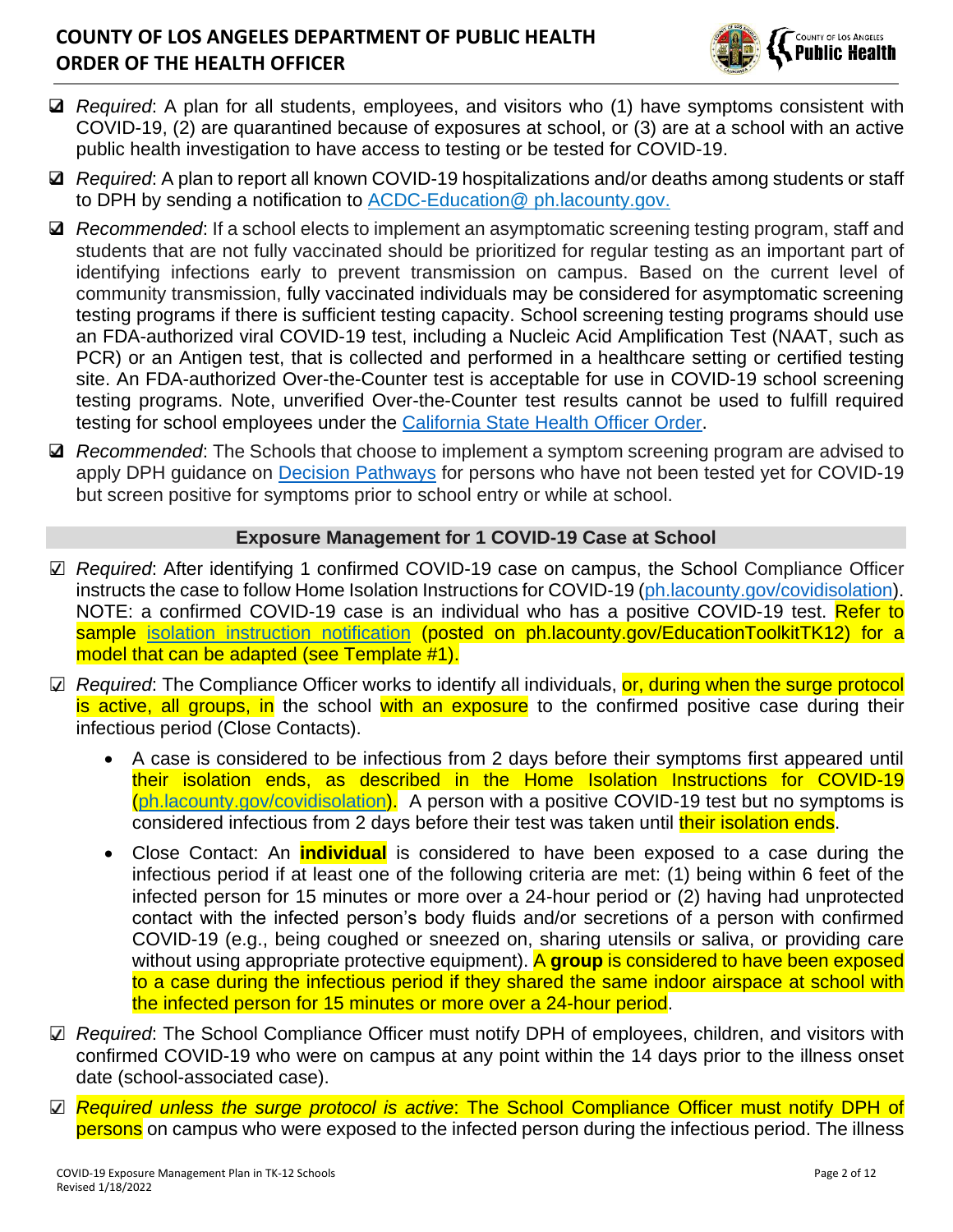

onset date is the first date of COVID-19 symptoms, or the COVID-19 test date, whichever is earlier.

- ☐ *Required unless the surge protocol is active*: All school-associated COVID-19 cases and persons identified to have had an exposure to cases on campus should be reported online through the secure web application: [http://www.redcap.link/lacdph.educationsector.covidreport.](http://www.redcap.link/lacdph.educationsector.covidreport) If online reporting is not possible, reporting can be done manually by downloading and completing the [COVID-19 Case and](http://publichealth.lacounty.gov/acd/Diseases/EpiForms/COVID_OBlinelist_Education_Sector.xlsm)  [Contact Line List for the Education Sector](http://publichealth.lacounty.gov/acd/Diseases/EpiForms/COVID_OBlinelist_Education_Sector.xlsm) and sending it to [ACDC-Education@ ph.lacounty.gov.](mailto:ACDC-Education@ph.lacounty.gov) All case notifications should be submitted within 1 business day of being notified of the case.
	- Schools that need assistance on COVID-19 case reporting or other exposure management processes can call the TK-12 School COVID-19 Case Reporting Call Center, Monday through Friday from 8:00AM to 5:00PM. School administrators that do not have the Call Center number should contact [ACDC-Education@ph.lacounty.gov](mailto:ACDC-Education@ph.lacounty.gov) for the number.
- ☐ *Required*: All persons identified to have had an exposure to a COVID-19 positive case at school are notified by the School Compliance Officer of the exposure. This can be done through the individual contact tracing option or a student group tracing option, as described below.

Individual contact tracing option

- The individual contact tracing option is the current standard for contact tracing in schools. In this approach individual students and staff who spent more than a cumulative total of 15 minutes over 24 hours within 6 feet of a known positive case at school during their infectious period are identified as close contacts to the infected person.
- Schools notify close contacts of the required action for them to take and provide them with a copy of the [Public Health Emergency Quarantine Order.](http://publichealth.lacounty.gov/media/coronavirus/docs/HOO/HOO_Coronavirus_Blanket_Quarantine.pdf) Refer to sample [individual exposure](http://publichealth.lacounty.gov/acd/Diseases/EpiForms/SampleSchoolIsolationandExposureNotificationLettersDuringSurge.docx)  [notification letter](http://publichealth.lacounty.gov/acd/Diseases/EpiForms/SampleSchoolIsolationandExposureNotificationLettersDuringSurge.docx) (posted on ph.lacounty.gov/EducationToolkitTK12) for a model that can be adapted (see Template #2).
- DPH will coordinate with the school to contact persons who are identified as having had close contact with the school-associated case(s) to gather additional information and provide guidance on testing and quarantine.
- Action for close contacts who are required to quarantine
	- o The following close contacts are required to quarantine\*:

**Students and staff who are not [fully vaccinated](http://publichealth.lacounty.gov/acd/ncorona2019/vaccine/fullyvaccinated/)** 

\*Asymptomatic students and staff close contacts who were previously infected with SARS-CoV-2 within the last 90 days and not fully vaccinated are not required to quarantine and exempt from testing.

- o Close contacts who are required to quarantine must self-quarantine (stay in their home or another residence, separate from others) and monitor for symptoms as outlined in [Quarantine and Other Instructions for Close Contacts.](http://publichealth.lacounty.gov/acd/ncorona2019/covidquarantine/) As long as symptoms of COVID-19 are not present, they may end quarantine either:
	- o After 10 full days have passed from their last known contact to the infectious case (as defined above). Activities may resume starting on Day 11 provided they are asymptomatic; OR
	- $\circ$  After 5 full days have passed from their last known contact to the infectious case if they have a negative viral test result from a specimen collected on Day 5 from the date of last exposure to the case. Activities may resume starting on Day 6. The test must be an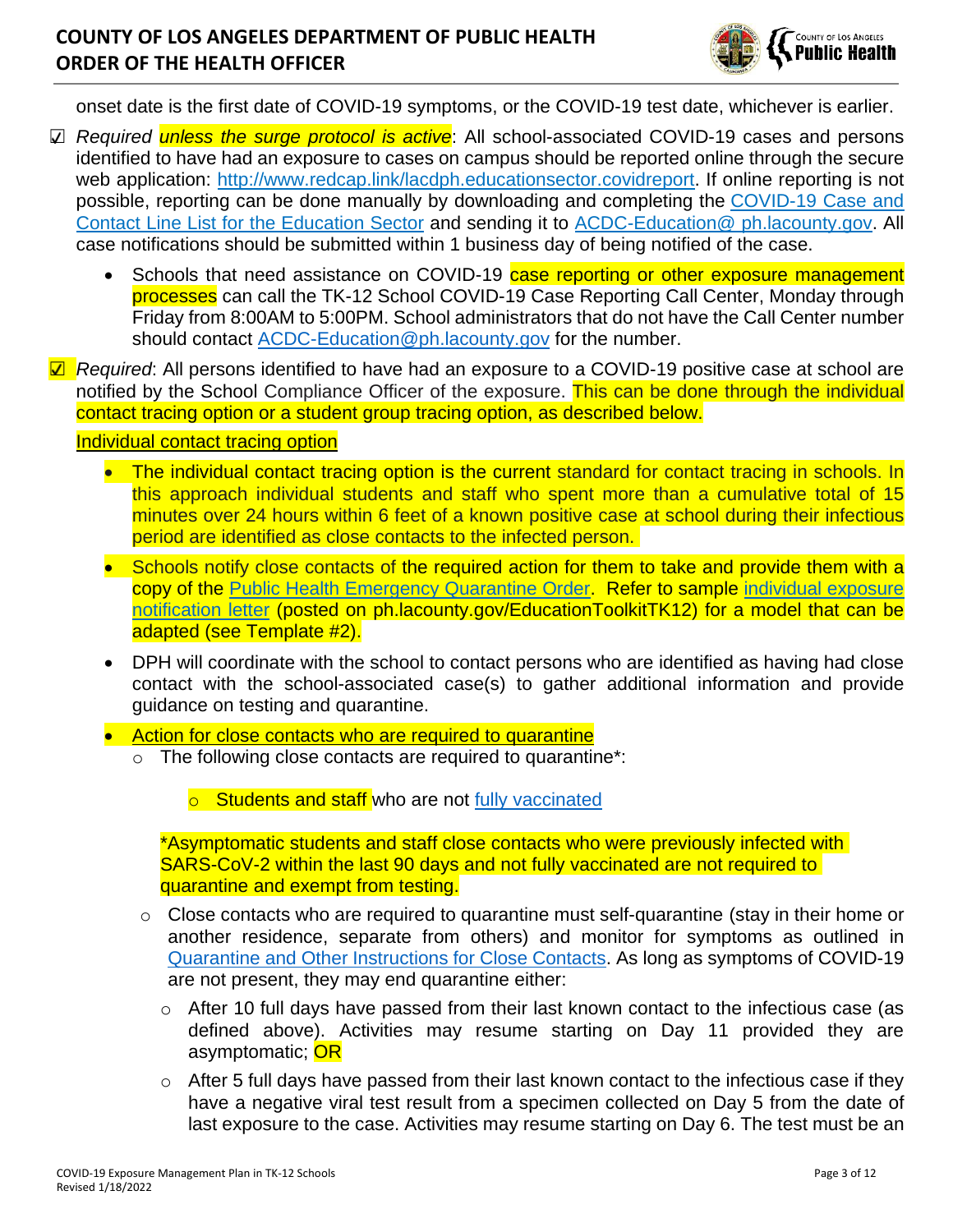

FDA-authorized viral COVID-19 test (e.g., NAAT or Antigen test); use of an FDAauthorized Over-the-Counter test is acceptable for testing out of quarantine. If the test is positive, follow Home Isolation Instructions for COVID-19 [\(ph.lacounty.gov/covidisolation\)](http://publichealth.lacounty.gov/acd/ncorona2019/covidisolation/).

- o Exposed staff who are fully vaccinated and not boosted (if eligible) are exempt from quarantine for the purposes of working and may be allowed to remain in school on the condition that if they do not have symptoms and test within 3-5 days after the date of last exposure. This guidance is outlined in Cal/OSHA COVID-19 Prevention [Emergency](https://www.dir.ca.gov/dosh/coronavirus/ETS.html)  [Temporary Standards](https://www.dir.ca.gov/dosh/coronavirus/ETS.html) (ETS). Requirement to quarantine continues to apply to all settings other than employee worksite. Staff may be released from the requirement to quarantine from these other settings after Day 5 from the date of last exposure if the test is negative and they remain without symptoms.
- o Regardless of when quarantine ends, close contacts must continue to monitor their health and upgrade their masks for 10 days from the date of last exposure. Adults should wear a surgical grade (also referred to as medical procedure) mask or higher level personal protective equipment (PPE) such as a KN95 of N95 respirator mask. Children should wear a non-cloth mask of multiple layers of non-woven material with a nose wire. Masks must be worn at all times when around others both indoors and outdoors. Refer to the Los Angeles County Department of Public Health [COVID-19 Masks](http://publichealth.lacounty.gov/acd/ncorona2019/masks/) page for latest guidance on masking. If symptoms develop, test using an FDA-authorized viral COVID-19 test and stay home. If the test is positive, follow Home Isolation Instructions for COVID-19 [\(ph.lacounty.gov/covidisolation\)](http://publichealth.lacounty.gov/acd/ncorona2019/covidisolation/).
- o *Modified quarantine option for students who are not fully vaccinated.* Schools have the option of permitting student close contacts who are not fully vaccinated and had a maskon-mask exposure at school to continue to take part in all school activities, including sports and extracurricular activities, if the specific criteria below are met. If these criteria cannot be met, then the exposed student must remain in [home quarantine](http://publichealth.lacounty.gov/acd/ncorona2019/covidquarantine/) as outlined above.
	- (1) The exposure was to a person with a COVID-19 diagnosis in any school setting where students are supervised by school staff (indoors, outdoors, or on school buses).
	- (2) The exposed student remains asymptomatic.
	- (3) The exposed student AND the person with a COVID-19 diagnosis MUST have each worn a mask consistently and correctly during the entire exposure period. This includes any outdoor exposures. Prior to applying modified quarantine, verification is required of mask-to-mask exposure between the person with a COVID-19 diagnosis and the exposed student. School Administrators must keep records of this verification and provide to Public Health upon request.
	- (4) In school outbreak sites, students with an outbreak exposure who are not fully vaccinated may, at the direction of the Department of Public Health, be required to fully quarantine at home. They may be released after Day 5, if they have a negative viral test result from a specimen collected on Day 5 from the date of last exposure to a confirmed COVID-19 case in the outbreak, provided they remain without symptoms. Note: in outbreak sites, the quarantine period may be extended by Public Health for additional days to help control transmission risk.
	- (5) Students under modified quarantine are still subject to the [Health Officer](http://publichealth.lacounty.gov/media/Coronavirus/docs/HOO/HOO_Coronavirus_Blanket_Quarantine.pdf)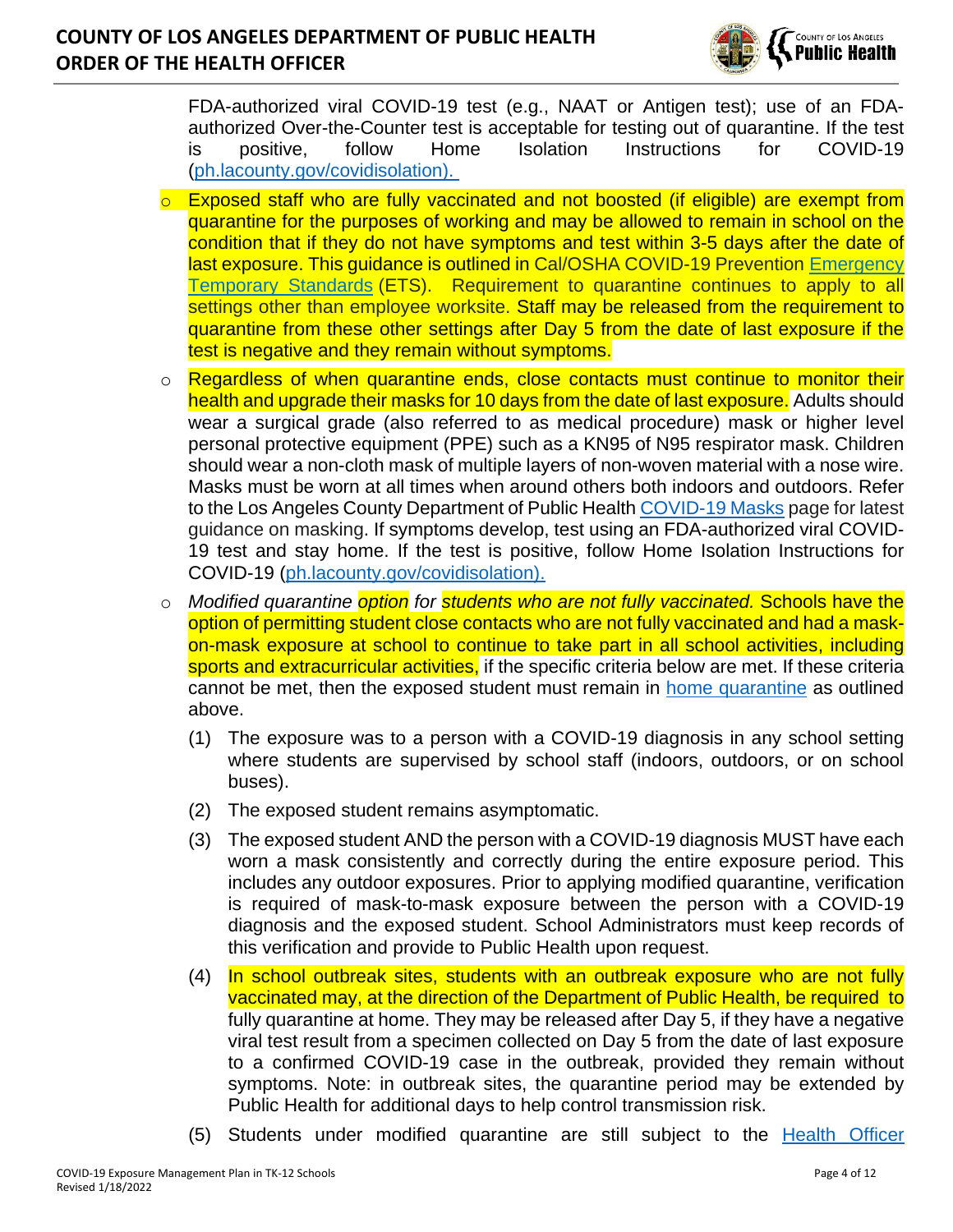

[Quarantine Order](http://publichealth.lacounty.gov/media/Coronavirus/docs/HOO/HOO_Coronavirus_Blanket_Quarantine.pdf) and must stay at home for the duration of quarantine, except for in-person instruction.

- (6) Students under modified quarantine are required to wear a mask indoors and outdoors and on school buses, while at school. The exception is for eating and drinking, where they must be at least 6 feet away from other students and preferably outdoors.
- (7) Students under modified quarantine must be tested at least once weekly, preferably on or around Day 5. Whenever possible, these students should be tested twice weekly using an FDA-authorized viral COVID-19 test (e.g., PCR or Antigen) in a healthcare setting or certified testing site or an FDA-authorized Over-the-Counter test. When possible, the first test specimen **should** be collected immediately after notification of exposure and the second test specimen be collected on or after Day 5 from the date of last exposure. Students may be released from quarantine after Day 5 from the date of last exposure if a test specimen is collected on Day 5, the test is negative, and the student remains without symptoms. Even if released from quarantine after Day 5, exposed students must continue to monitor their health and mask at all times (indoors, outdoors, and on school buses) for 10 days from the date of last exposure. If symptoms develop, the student should test using an FDAauthorized viral COVID-19 test and stay home. If the test is positive, follow Home Isolation Instructions for COVID-19 [\(ph.lacounty.gov/covidisolation\)](http://publichealth.lacounty.gov/acd/ncorona2019/covidisolation/).
- Action for identified close contacts who are not required to quarantine<sup>\*</sup>
	- o The following close contacts are not required to quarantine provided they remain asymptomatic:
		- **o** Students and staff who are [fully vaccinated](http://publichealth.lacounty.gov/acd/ncorona2019/vaccine/fullyvaccinated/)

\*Asymptomatic students and staff close contacts who were previously infected with SARS-CoV-2 within the last 90 days and fully vaccinated are not required to quarantine and exempt from testing.

- o These students and staff may remain in school provided they monitor for symptoms and upgrade their masks for 10 days from the date of last exposure. Adults should wear a surgical grade (also referred to as medical procedure) mask or higher-level PPE such as a KN95 of N95 respirator mask. Children should wear a non-cloth mask of multiple layers of non-woven material with a nose wire. Masks must be worn at all times when around others both indoors and outdoors. Refer to the Los Angeles County Department of Public Health [COVID-19 Masks](http://publichealth.lacounty.gov/acd/ncorona2019/masks/) page for latest guidance on masking. If symptoms develop, test using an FDA-authorized viral COVID-19 test and stay home. If the test is positive, follow Home Isolation Instructions for COVID-19 [\(ph.lacounty.gov/covidisolation\)](http://publichealth.lacounty.gov/acd/ncorona2019/covidisolation/).
- $\circ$  If testing resources are available, this group can be tested with an FDA-authorized viral COVID-19 test (e.g., PCR or Antigen test) at least once during the 10-day period after the last date of exposure. Use of an Over-the-Counter test is acceptable. Note: exposed staff who are fully vaccinated and not boosted (if eligible) are required to test between Days 3 and 5 of their last exposure to remain in school.

Student group tracing option

Schools may apply a group tracing option for groups of students who spent more than a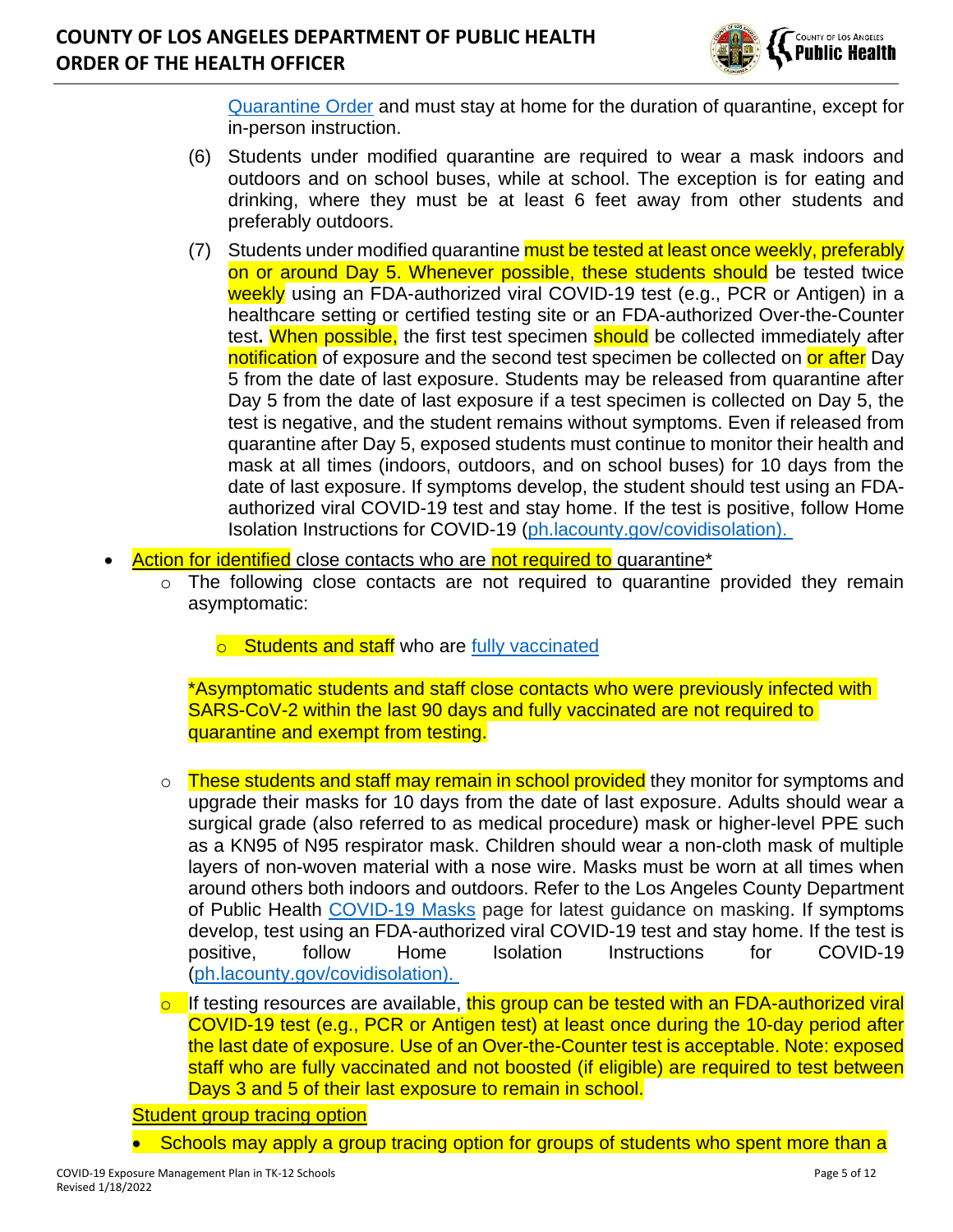## **COUNTY OF LOS ANGELES DEPARTMENT OF PUBLIC HEALTH ORDER OF THE HEALTH OFFICER**



cumulative total of 15 minutes within a 24-hour period in a shared indoor airspace at school (including classrooms, locker rooms, shared transportation, etc.) with a known COVID-19 positive case during their infectious period.

- Under this option, notification will occur to all members of relevant groups in which exposure occurred (e.g., classmates, teammates, cohorts), informing them of a potential exposure and required actions. Refer to sample [group tracing exposure notification letter](http://publichealth.lacounty.gov/acd/Diseases/EpiForms/SampleSchoolIsolationandExposureNotificationLettersDuringSurge.docx) (posted on ph.lacounty.gov/EducationToolkitTK12) for a model that can be adapted (see Template #3).
- All students in the identified 'exposed group' may remain in school and participate in all school activities during the quarantine period provided they are asymptomatic and meet the requirements below:
	- Students who are not [fully vaccinated](http://publichealth.lacounty.gov/acd/ncorona2019/vaccine/fullyvaccinated/) are required to test, at least weekly, for 10 days after the last exposure date; testing should occur between days 3 and 5 from last exposure date where possible.
	- All other exposed students are recommended to test once in the 10 days after the last exposure date, preferably between days 3 and 5 where possible. The exception is students who had a positive COVID-19 test in the past 90 days; these students are exempt from testing.
	- All exposed students, regardless of vaccination status or previous infection, are required to remain fully masked indoors and outdoors, unless actively eating or drinking, when around others through day 10 after their last exposure date. Eating and drinking should happen distanced from others. Students need to remain masked at all times during sports and/or extracurricular activities.
- **☑ Required:** Schools are required to have a plan to facilitate COVID-19 response testing for persons who have an exposure at school. Staff and students who are tested must inform the school of the test results. Testing resources include: School Testing Programs, Employee Health Services or Occupational Health Services, Student Health Center, Personal Healthcare Providers, LA City and County Testing Sites: [covid19.lacounty.gov/testing,](https://covid19.lacounty.gov/testing/) and [Community-Based Testing Sites](https://www.hhs.gov/coronavirus/community-based-testing-sites/index.html) (local health centers and pharmacies). Individuals who need assistance finding a medical provider can call the LA County Information line 2-1-1, which is available 24/7.
- ☐ *Required:* Schools are required to have sufficient testing capacity two weeks after re-opening from winter break or by January 25, 2022, whichever is later, to test exposed students who are unvaccinated or not fully vaccinated at least once weekly, during the 10 days after their last exposure date. **Please notify DPH immediately if you do not have testing capacity to meet this requirement.** In the event of wide-scale or repeated exposures within a school, weekly testing of all unvaccinated or not fully vaccinated students may be considered until such time that exposure events become less frequent. This would still require notification to all students with a known exposure (individual contact tracing) or potential exposure (group contact tracing) without requiring additional testing of the specific students.
- ☐ Employees with a campus exposure should follow guidance outlined in Cal/OSHA COVID-19 Prevention [Emergency Temporary Standards](https://www.dir.ca.gov/dosh/coronavirus/ETS.html) (ETS). However if an employee's quarantine period ends before they meet [Cal/OSHA's criteria for return-to-work,](https://dir.ca.gov/dosh/coronavirus/COVID19FAQs.html#outbreaks) they may return to the Worksite(s) as soon as they have cleared quarantine per the [Health Officer Quarantine Order.](http://publichealth.lacounty.gov/media/coronavirus/docs/HOO/HOO_Coronavirus_Blanket_Quarantine.pdf) A summary of requirements is provided in the Public Health guidance document on [Responding to COVID-19 in the](http://publichealth.lacounty.gov/acd/ncorona2019/workplaceresponse/)  [Workplace.](http://publichealth.lacounty.gov/acd/ncorona2019/workplaceresponse/)
- ☐ *Recommended*: The School Compliance Officer will determine whether additional notification is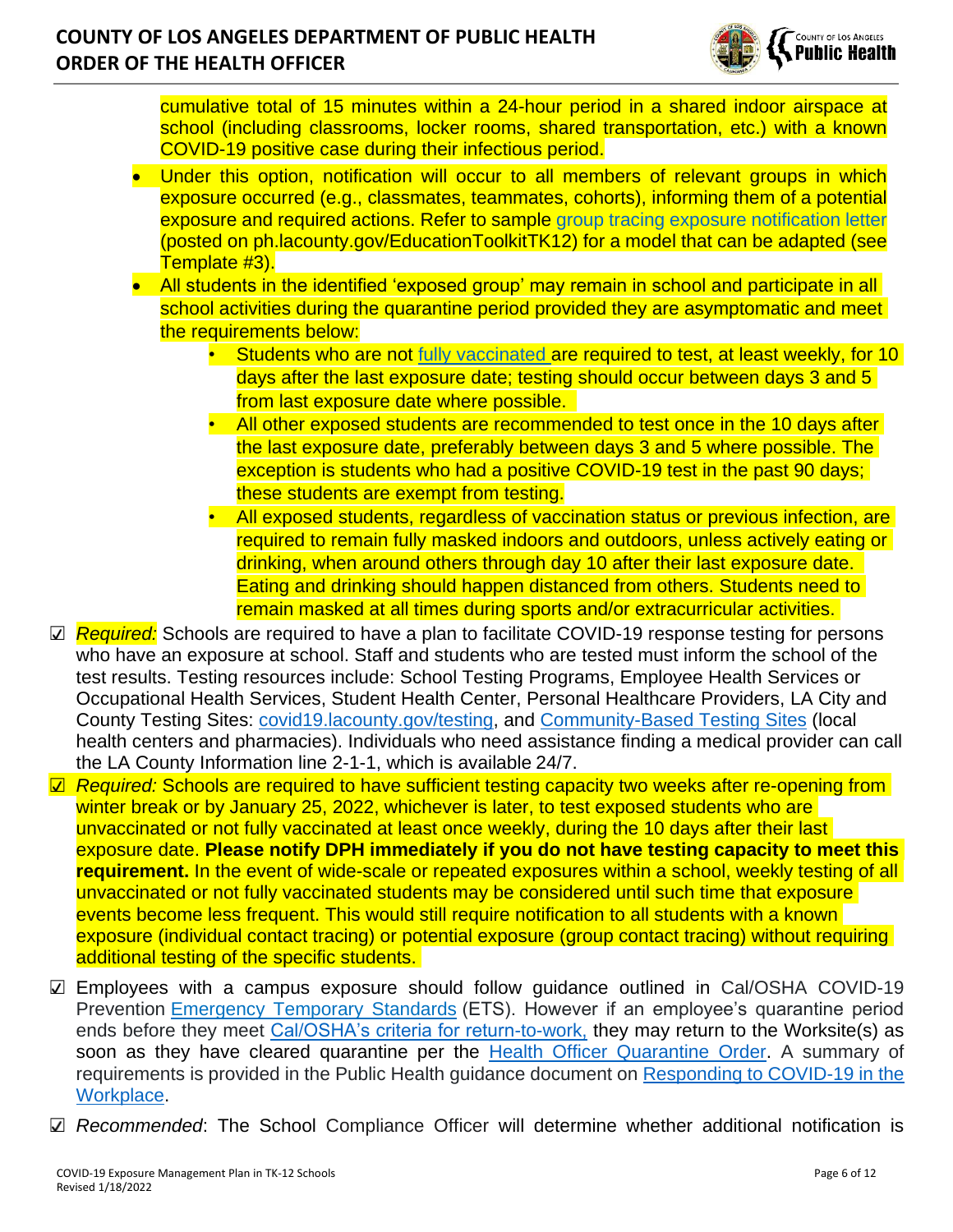## COUNTY OF LOS ANGELES DEPARTMENT OF PUBLI ORDER OF THE HEALTH OFFICER

needed to inform the wider school community about the school exposure and precautions beingtaken to prevent spread of COVID-19. Refer to sample [general notification letter](http://publichealth.lacounty.gov/acd/Diseases/EpiForms/SampleSchoolIsolationandExposureNotificationLettersDuringSurge.docx) (posted on ph.lacounty.gov/EducationToolkitTK12) for a model that can be adapted (see Template #4).

Exposure Management for 2 COVID-19 Cases at School within a 14 -day Period

 Required: After identifying 2 confirmed cases within a 14-day period, the school follows the required steps for 1 confirmed case.

Required unless the surge protocol is active: The School Compliance Officer consults with Public Health to determine whether the 2 cases are epidemiologically linked, meaning that the two affected individuals were both present at some point in the same setting during the same time period while either or both were infectious.\* Schools should contact DPH for assistance in determining whether cases are epidemiologically linked by emailing [ACDC-Education@ph.lacounty.gov](mailto:ACDC-Education@ph.lacounty.gov) or by calling the TK-12 School COVID-19 Case Reporting Call Center.

\*A case is considered to be infectious from 2 days before symptoms first appeared until isolation ends. A person with a positive COVID-19 test but no symptoms is considered to be infectious from 2 days before their test was taken until isolation ends.

Determination of epidemiological links between cases may require further investigation to assess exposure history and identify all possible locations and persons that may havebeen exposed to the case while infectious at the site. NOTE: Epidemiologically linked cases include persons with identifiable connections to each other such as sharing a physical space (e.g., in a classroom, school event, sports team, other extracurricular activities, school transportation, office site), indicating a higher likelihood of linked spread of disease in that setting rather than sporadic transmission from the broader community. If epidemiological links exist, DPH will advise the school on important steps to take and communications to students and employees on precautions to take to prevent further spread at the school, including implementation of site- specific interventions for infection control.

Exposure Management for •COVID-19 Cases at School within a 14 -day Period

‰ Required: If the school identifies a cluster of 3 or more confirmed cases within a 14-day period, the school should proceed with the following steps:

- x Report the cluster immediately to DPH by calling the TK-12 School COVID-19 Case Reporting Call Center or by submitting a report online at: [http://www.redcap.link/lacdph.educationsector.covidreport.](http://www.redcap.link/lacdph.educationsector.covidreport) If online reporting is not possible, reporting can be done manually by downloading and completing the [COVID-19 Case and](http://publichealth.lacounty.gov/acd/Diseases/EpiForms/COVID_OBlinelist_Education_Sector.xlsm)  [Contact Line List for the Education Sector](http://publichealth.lacounty.gov/acd/Diseases/EpiForms/COVID_OBlinelist_Education_Sector.xlsm) or, during when the surge protocol is active, using any other format, and sending it to [ACDC-Education@ph.lacounty.gov.](mailto:ACDC-Education@ph.lacounty.gov)
- x Outbreak Criteria: At least 3 confirmed cases of COVID-19 within a 14-day period of each other in a specified group\* with members who are epidemiologically linked, do not share a household, and are not a close contact of each other outside of the campus.

\*Specified groups include persons that share a common membership at school (e.g., classroom, school event, sport teams, other school extracurricular activities, school transportation, office site). Epidemiological links require the infected persons to have been present at some point in the same setting during the same time period while infectious.

x NOTE: For overni JKW  $FDPSV/D<sup>3</sup>KRXM$ dealth  $RADi$  and  $RCRM$  who cannot and staff) who are staying together in a cabin, bunkhouse, or similar space. Additional guidance regarding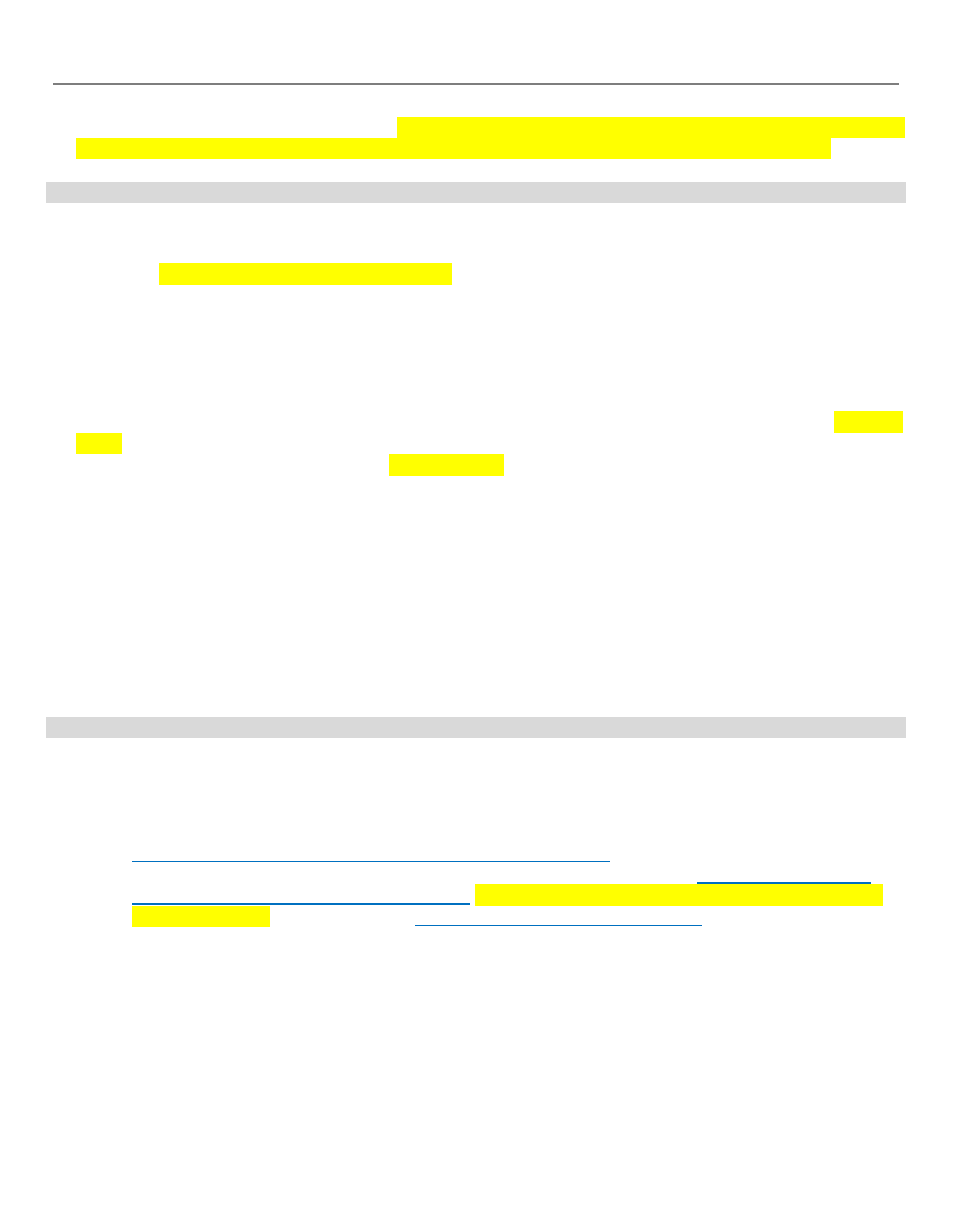overnight camps is located in the Reopening Protocol for Overnight Organized/Children's [Camps: Appendix K-1.](http://publichealth.lacounty.gov/media/coronavirus/docs/protocols/Reopening_OvernightCamps.pdf)

- If outbreak criteria are not met, DPH will advise the school to continue with routine exposure management.
- If outbreak criteria are met and DPH recommends an outbreak response, DPH will notify the school that an outbreak investigation has been activated and a public health investigator will communicate directly with the school to coordinate the response.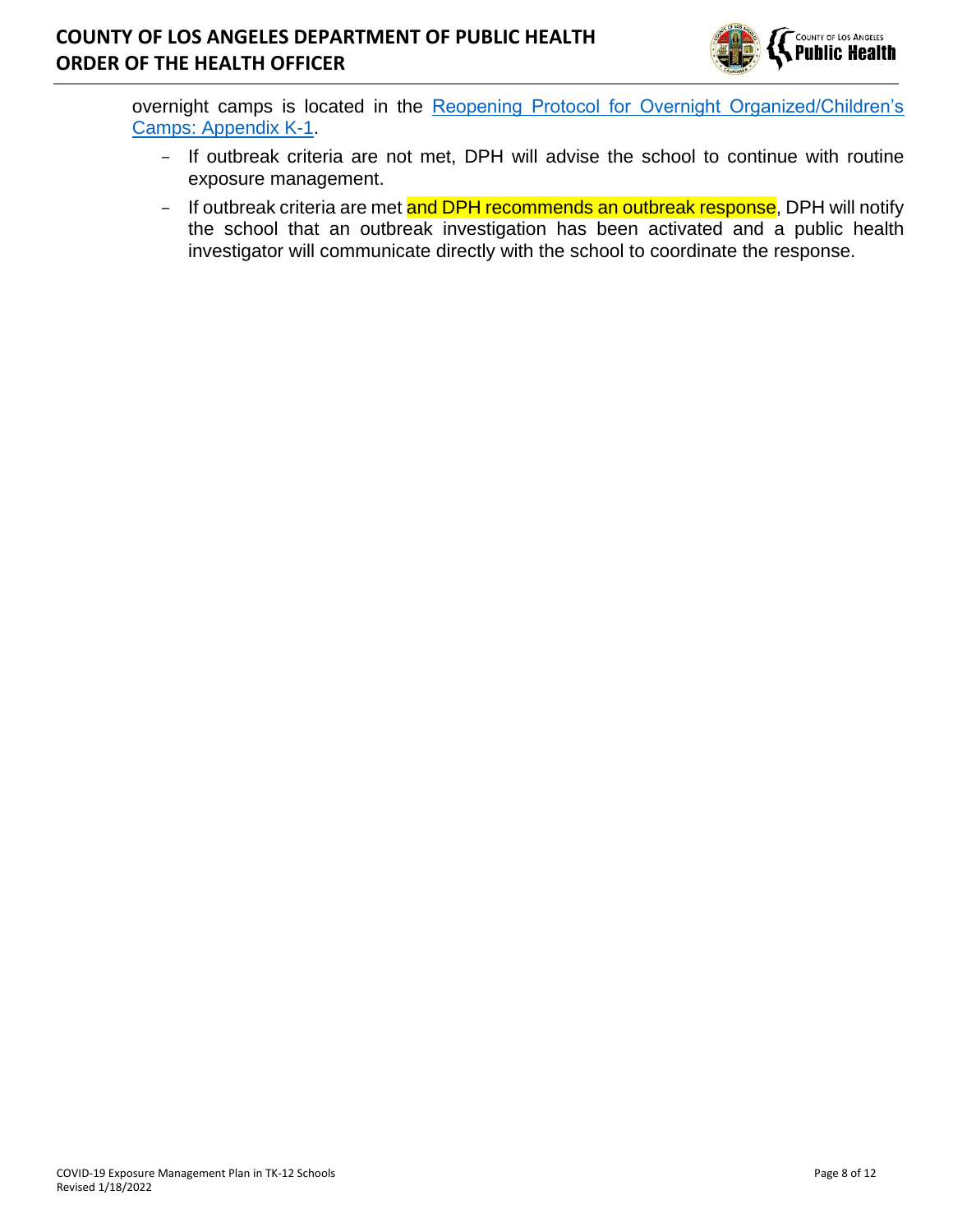

## **Appendix A: Steps for Managing Exposures to COVID-19 Cases at School**

| 1 Case                         | 1) Required: School notifies case to follow isolation instructions.<br>2) Required: School works with DPH to identify school contacts. Schools can call the TK-12 School<br>COVID-19 Case Reporting Call Center for assistance with identification of close contacts and<br>exposure management.<br>3) Required: School identifies and notifies school contacts of exposure using an individual contact<br>tracing option or group tracing option.<br>4) Required: School submits a report to DPH with information on the confirmed case.<br>5) Required unless surge protocol is active: School submits a report on persons who were<br>exposed to the case at the site.<br>6) Recommended: School sends general notification to inform the school community of the school<br>exposure and precautions taken to prevent spread. |
|--------------------------------|----------------------------------------------------------------------------------------------------------------------------------------------------------------------------------------------------------------------------------------------------------------------------------------------------------------------------------------------------------------------------------------------------------------------------------------------------------------------------------------------------------------------------------------------------------------------------------------------------------------------------------------------------------------------------------------------------------------------------------------------------------------------------------------------------------------------------------|
| 2 <sup>1</sup><br><b>Cases</b> | 1) Required: Follow required steps for 1 confirmed case.<br>2) Required unless the surge protocol is active: If the 2 cases occurred within 14 days of each<br>other, school consults with DPH to determine whether the cases have epidemiological (epi)<br>links. If epi links exist, school implements additional infection control measures. Schools can<br>call the TK-12 School COVID-19 Case Reporting Call Center or email ACDC-<br>Education@ph.lacounty.gov for assistance in determining whether cases have epidemiological<br>links.                                                                                                                                                                                                                                                                                  |
| $3+$<br><b>Cases</b>           | 1) Required: If a cluster of 3 or more cases occurred within 14 days of each other, the school<br>immediately notifies DPH by calling the TK-12 School COVID-19 Case Reporting Call Center or<br>reporting online at: http://www.redcap.link/lacdph.educationsector.covidreport.<br>2) Required: DPH determines if the outbreak criteria have been met. If a DPH outbreak<br>investigation is activated, a public health investigator will contact the school to coordinate the<br>outbreak investigation.                                                                                                                                                                                                                                                                                                                       |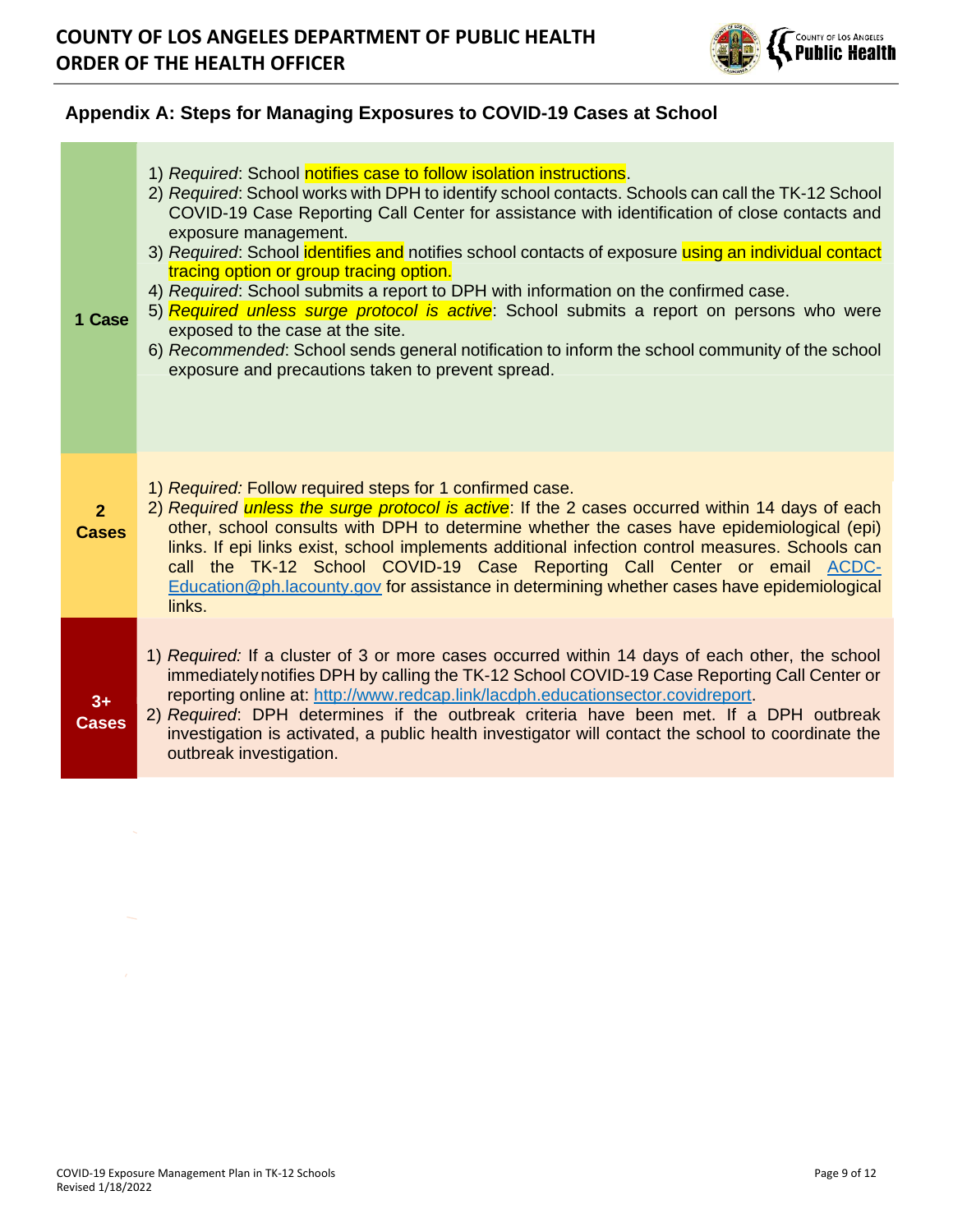**Appendix B: Temporary Measures for Case Identification and Exposure Management in School During a Surge Period**

#### *1/12/2022: The surge protocol is currently active.*

*1/17/2022: Changes were made to add a group tracing option for students with an exposure in an indoor shared airspace and to add additional testing considerations.*

Options for simplifying case identification and exposure management in TK-12 schools during a COVID-19 surge is outlined below. These options are temporary and guided by transmission patterns during a surge period. As such, Public Health will provide communication on when schools may activate a surge protocol for case identification and exposure management.

#### **Case Management: Identification and Isolation of COVID-19 Cases**

- Schools should prioritize identification of COVID-19 on campus and isolation of cases. This should take precedence over other COVID-19 measures.
- Schools should inform parents of infected children that they need to keep their children in isolation at home to prevent further spread on campus. Notification can be individualized or through an email blast or robocall to parents of positive cases. *Please refer to the isolation [notification](http://publichealth.lacounty.gov/acd/Diseases/EpiForms/SampleSchoolIsolationandExposureNotificationLettersDuringSurge.docx) template (posted on ph.lacounty.gov/EducationToolkitTK12) for a model you can use.*
	- a. Parents who have questions about isolation requirements can call the DPH COVID-19 Information Hotline at 1-833-540-0473. This line is available in multiple languages and operates 7 days a week from 8:00 AM to 8:30 PM.
	- b. If schools would like DPH to conduct additional outreach to parents of the infected student(s), a phone number for the family should be included in your case report to DPH. Refer to section on reporting below, for instructions on simplified case reporting during the surge period.
- If schools have multiple cases in a cohort/group (e.g., classroom, sports group, etc.) that may be linked, administrators should immediately contact the DPH Education Sector COVID-19 Case Reporting hotline or email [ACDC-Education@ph.lacounty.gov](mailto:ACDC-Education@ph.lacounty.gov) to report the cluster.

#### **COVID-19 Exposure Management**

• Schools may have limited capacity to do contact tracing given the volume of cases during the surge period. Schools that are unable to do individual contact tracing may opt to do group tracing if the exposure occurred in a shared indoor airspace at school (e.g., classroom, locker rooms, shared transportation). In this option, entire relevant groups are notified of potential exposure to a positive case during the period of infectiousness and provided with instructions on actions that should be taken. This notification can be done by an email blast or robocall. Refer to sample group tracing exposure notification [template](http://publichealth.lacounty.gov/acd/Diseases/EpiForms/SampleSchoolIsolationandExposureNotificationLettersDuringSurge.docx) (posted on ph.lacounty.gov/EducationToolkitTK12) for a model you can use.

In a group tracing approach, students in the identified 'exposed group' may remain in school and participate in all school activities during the quarantine period provided they are asymptomatic and meet the requirements below:

• Students, regardless of vaccination status or previous infection, are required to remain fully masked indoors and outdoors, unless actively eating or drinking, when around others through day 10 after their exposure. Eating and drinking should happen distanced from others. Students need to remain masked at all times during sports and/or extracurricular activities.

COVID-19 Exposure Management Plan in TK-12 Schools Revised 1/18/2022 Page 10 of 12 Students who are not fully vaccinated are required to test at least once weekly. All other exposed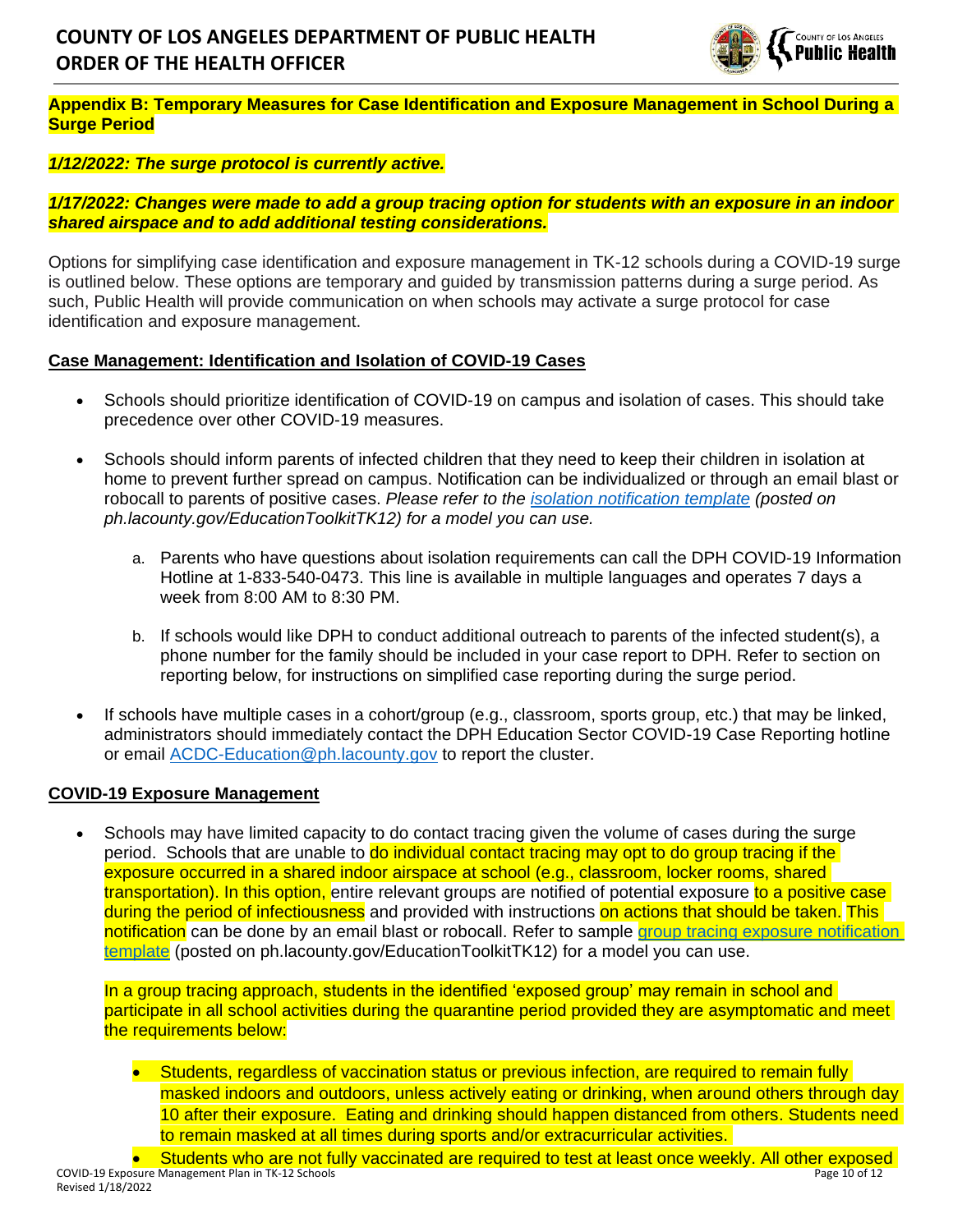

student groups are recommended to test once within the 10 days of their last exposure. The exception is students who had a positive COVID-19 test in the past 90 days; these students are exempt from testing. See section on testing considerations for more details.

Schools are not required to report information about close contacts to DPH during the surge period. Refer to the following section on reporting procedures during the surge period.

#### **Reporting COVID-19 Cases and Close Contacts**

- Until the end of January, isolation of cases and exposure management are the most important strategies for limiting spread. Reporting cases and close contacts is secondary. If schools lack capacity to submit a REDCap report or Excel line list for case and close contact reporting, they can do the following:
	- a. Case information: Case information may be submitted in any format the school prefers at ACDC-Education@ph.lacounty.gov. The school has the option of limiting the report to: last name, first name, and date of the infected child's COVID-19 test. As noted above, if schools would like DPH to conduct additional outreach to the parents of the infected student(s), a phone number for the family should be included in the case report. Schools may submit additional case information if capacity allows.
	- b. Close contact information: Schools are not required to report close contact information during this surge period. Schools that are able to report close contacts may simplify reporting by limiting the information to: last name, first name, and date of last exposure to the infected child. Schools may submit other contact information if capacity allows. Contact reports may be submitted via our routine REDCap report, Excel line list, or in any format the school prefers.

#### **Testing Considerations**

- Schools are required to have sufficient testing capacity two weeks after re-opening from winter break or by January 25, 2022, whichever is later, to test exposed students who are not fully vaccinated at least once weekly, during the 10 days after last exposure. Where possible, testing should occur between days 3 and 5 from last exposure. **Please notify DPH immediately if you do not have testing capacity to meet this requirement.**
- In the event of wide-scale or repeated exposures within a school, weekly testing of students who are not fully vaccinated may be considered until such time that exposure events become less frequent. This would still require notification to all students with a known exposure (individual contact tracing) or potential exposure (group contact tracing) without requiring additional testing of the specific students.
- If testing resources are sufficient, schools can test fully vaccinated exposed students at least once, during the 10 days after last exposure, preferably between days 3 and 5 from last exposure where possible.
- Schools with limited testing capacity should prioritize response testing of staff and students with symptoms or exposures over regular, weekly testing. Schools with enough testing capacity may continue to conduct weekly asymptomatic, screening testing. Universal testing will more quickly identify asymptomatic positive cases and prevent certain school-based exposures. Note: In youth sports programs, weekly testing **is still required** for unvaccinated athletes of all ages participating in indoor moderate or high-risk sports and for all unvaccinated athletes aged 12 years and older and staff participating in outdoor moderate or high-risk sports.
- Any FDA approved antigen or PCR test is acceptable, including at-home tests, whether testing is done for individually exposed students, for exposure groups or for the school as a whole. This is true for staff as well, except for required weekly testing for unvaccinated staff, which needs to be performed in a healthcare setting (including telehealth), certified testing site, or observed by the employer.